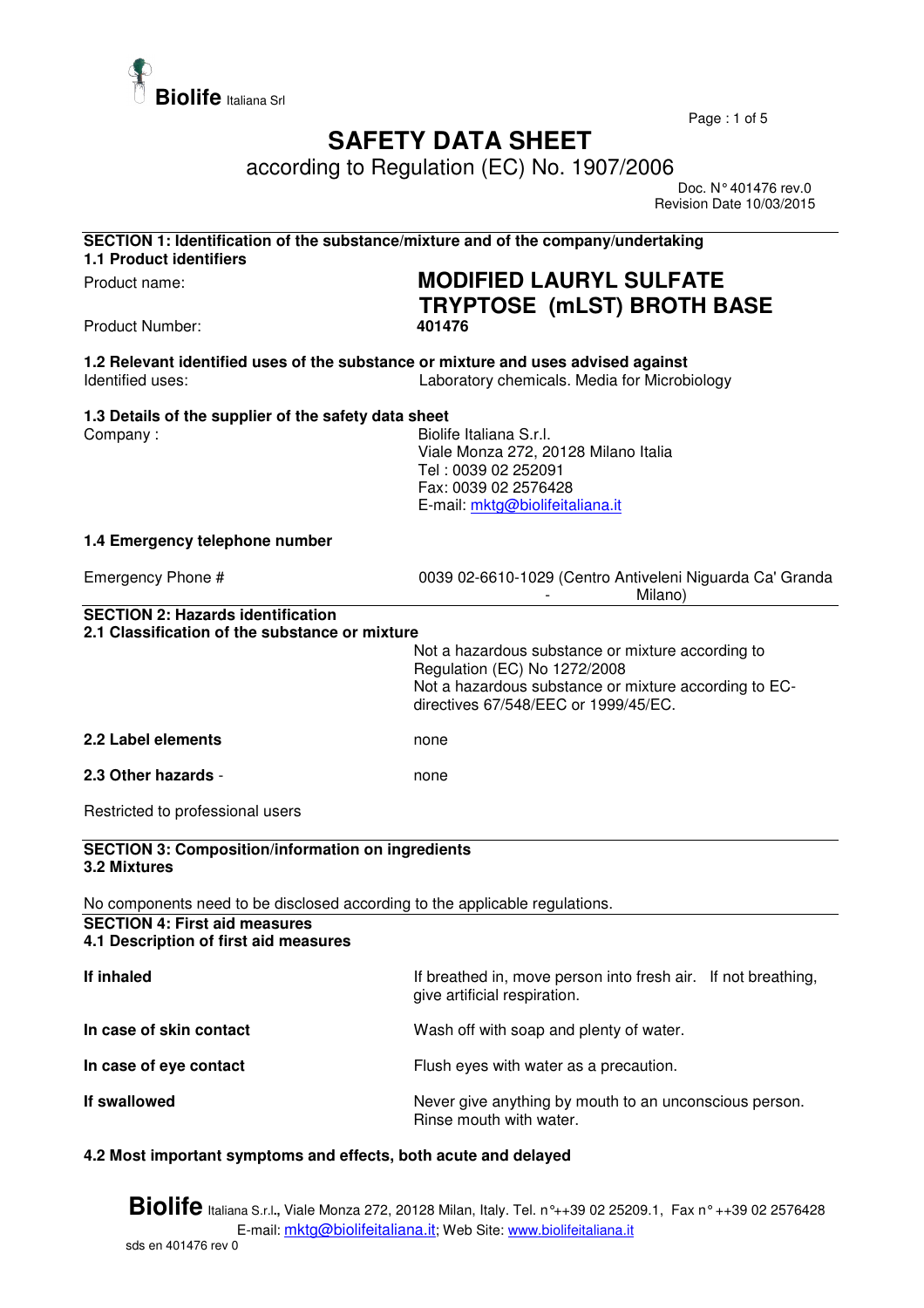

 Page : 2 of 5 The most important known symptoms and effects are described in the labelling (see section 2.2) and/or in section 11

**4.3 Indication of any immediate medical attention and special treatment needed** 

no data available

| <b>SECTION 5: Fire fighting measures</b><br>5.1 Extinguishing media                                                                      |                                                                                                                                                                |  |
|------------------------------------------------------------------------------------------------------------------------------------------|----------------------------------------------------------------------------------------------------------------------------------------------------------------|--|
| Suitable extinguishing media                                                                                                             | Use water spray, alcohol-resistant foam, dry chemical or<br>carbon dioxide.                                                                                    |  |
| 5.2 Special hazards arising from the substance or mixture                                                                                |                                                                                                                                                                |  |
|                                                                                                                                          | Carbon oxides, Hydrogen chloride gas, Sodium oxides                                                                                                            |  |
| 5.3 Advice for fire-fighters                                                                                                             | Wear self contained breathing apparatus for fire fighting if<br>necessary.                                                                                     |  |
| 5.4 Further information                                                                                                                  | no data available                                                                                                                                              |  |
| <b>SECTION 6: Accidental release measures</b>                                                                                            |                                                                                                                                                                |  |
| 6.1 Personal precautions, protective equipment and emergency procedures                                                                  | Avoid dust formation. Avoid breathing vapours, mist or gas.<br>For personal protection see section 8.                                                          |  |
| <b>6.2 Environmental precautions</b>                                                                                                     | Do not let product enter drains.                                                                                                                               |  |
| 6.3 Methods and materials for containment and cleaning up                                                                                |                                                                                                                                                                |  |
|                                                                                                                                          | Sweep up and shovel. Keep in suitable, closed containers for<br>disposal.                                                                                      |  |
| 6.4 Reference to other sections                                                                                                          | For disposal see section 13.                                                                                                                                   |  |
| <b>SECTION 7: Handling and storage</b>                                                                                                   |                                                                                                                                                                |  |
| 7.1 Precautions for safe handling                                                                                                        | Provide appropriate exhaust ventilation at places where dust<br>is formed. Normal measures for preventive fire protection.<br>For precautions see section 2.2. |  |
| 7.2 Conditions for safe storage, including any incompatibilities                                                                         |                                                                                                                                                                |  |
|                                                                                                                                          | Keep container tightly closed in a dry and well-ventilated<br>place. Store in cool place. Hygroscopic.                                                         |  |
| 7.3 Specific end use(s)                                                                                                                  | Apart from the uses mentioned in section 1.2 no other<br>specific uses are stipulated                                                                          |  |
|                                                                                                                                          |                                                                                                                                                                |  |
| <b>SECTION 8: Exposure controls/personal protection</b><br>8.1 Control parameters<br><b>Components with workplace control parameters</b> |                                                                                                                                                                |  |
|                                                                                                                                          | It doesn't contain substances with occupational exposure<br>limit value.                                                                                       |  |
| <b>8.2 Exposure controls</b><br>Appropriate engineering controls                                                                         | General industrial hygiene practice.                                                                                                                           |  |
| Personal protective equipment                                                                                                            |                                                                                                                                                                |  |
| Eye/face protection                                                                                                                      | Use equipment for eye protection tested and approved under<br>appropriate government standards such as NIOSH (US) or<br>EN 166(EU).                            |  |
|                                                                                                                                          |                                                                                                                                                                |  |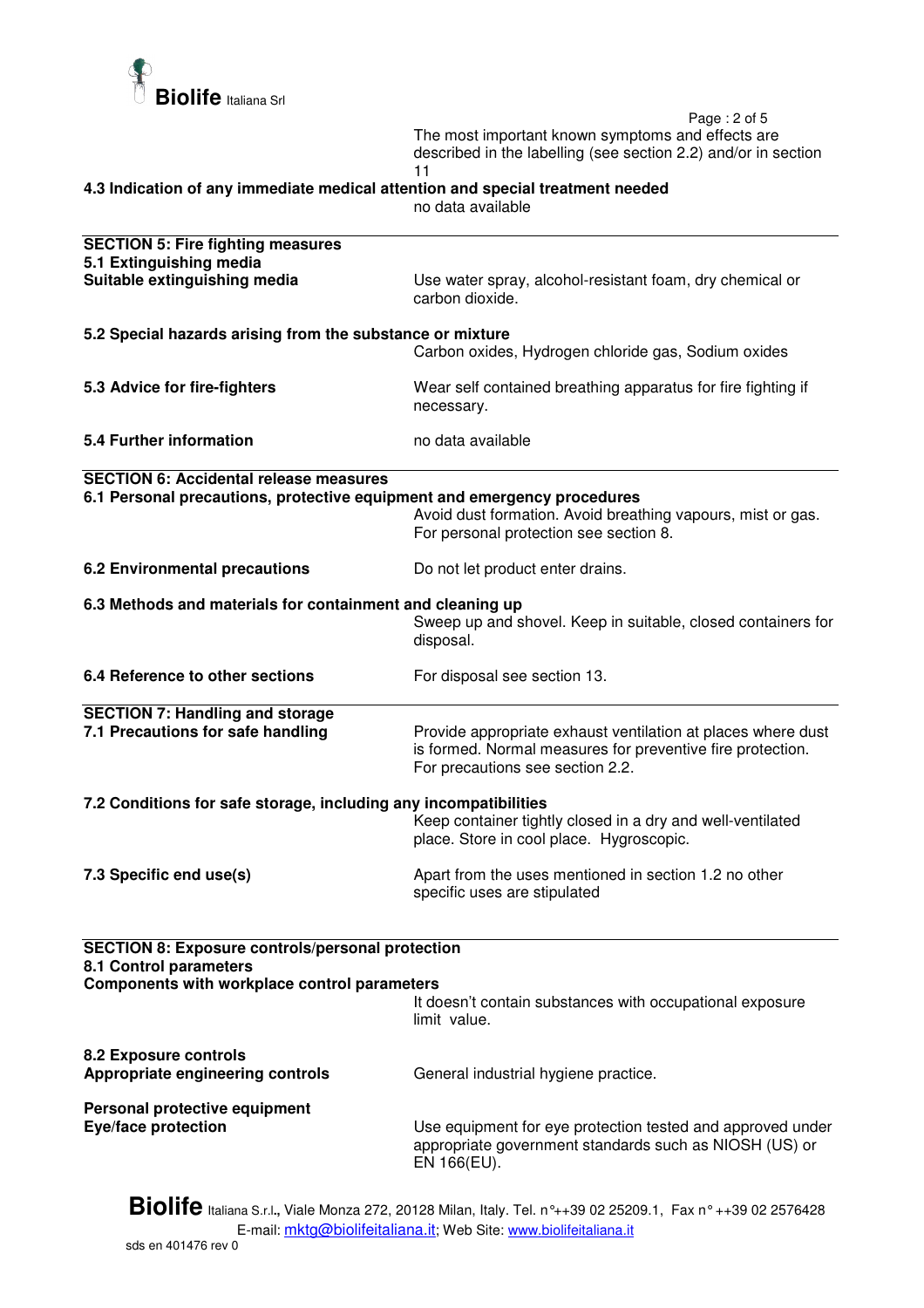

Page : 3 of 5

| <b>Skin protection</b>                   | Handle with gloves. Gloves must be inspected prior to use.<br>Use proper glove removal technique (without touching<br>glove's outer surface) to avoid skin contact with this product.<br>Dispose of contaminated gloves after use in accordance with<br>applicable laws and good laboratory practices.<br>Wash and dry hands.<br>The selected protective gloves have to satisfy the<br>specifications of EU Directive 89/686/EEC and the standard<br>EN 374 derived from it. |
|------------------------------------------|------------------------------------------------------------------------------------------------------------------------------------------------------------------------------------------------------------------------------------------------------------------------------------------------------------------------------------------------------------------------------------------------------------------------------------------------------------------------------|
| <b>Body Protection</b>                   | Choose body protection in relation to its type, to the<br>concentration and amount of dangerous substances, and to<br>the specific work-place. The type of protective equipment<br>must be selected according to the concentration and amount<br>of the dangerous substance at the specific workplace.                                                                                                                                                                       |
| <b>Respiratory protection</b>            | Respiratory protection is not required. Where protection from<br>nuisance levels of dusts are desired, use type N95 (US) or<br>type P1 (EN 143) dust masks. Use respirators and<br>components tested and approved under appropriate<br>government standards such as NIOSH (US) or CEN (EU).                                                                                                                                                                                  |
| <b>Control of environmental exposure</b> | Do not let product enter drains.                                                                                                                                                                                                                                                                                                                                                                                                                                             |

| <b>SECTION 9: Physical and chemical properties</b><br>9.1 Information on basic physical and chemical properties |                   |  |
|-----------------------------------------------------------------------------------------------------------------|-------------------|--|
| a) Appearance Form:                                                                                             | powder            |  |
| Colour:                                                                                                         | no data available |  |
| b) Odour                                                                                                        | no data available |  |
| c) Odour Threshold                                                                                              | no data available |  |
| d) pH                                                                                                           | no data available |  |
| e) Melting point/freezing                                                                                       |                   |  |
| point                                                                                                           | no data available |  |
| f) Initial boiling point and                                                                                    |                   |  |
| boiling range                                                                                                   | no data available |  |
| g) Flash point                                                                                                  | no data available |  |
| h) Evaporation rate                                                                                             | no data available |  |
| i) Flammability (solid, gas)                                                                                    | no data available |  |
| j) Upper/lower                                                                                                  |                   |  |
| flammability or                                                                                                 |                   |  |
| explosive limits                                                                                                | no data available |  |
| k) Vapour pressure                                                                                              | no data available |  |
| I) Vapour density                                                                                               | no data available |  |
| m) Relative density                                                                                             | no data available |  |
| n) Water solubility                                                                                             | no data available |  |
| o) Partition coefficient: n-octanol/                                                                            |                   |  |
| water                                                                                                           | no data available |  |
| p) Auto-ignition temperature                                                                                    | no data available |  |
| q) Decomposition temperature                                                                                    | no data available |  |
| r) Viscosity                                                                                                    | no data available |  |
| s) Explosive properties                                                                                         | no data available |  |
| t) Oxidizing properties                                                                                         | no data available |  |
| 9.2 Other safety information                                                                                    | no data available |  |
| <b>OF OTION 40 OLL ULL</b><br>and the state.                                                                    |                   |  |

**SECTION 10: Stability and reactivity** 

**10.1 Reactivity** no data available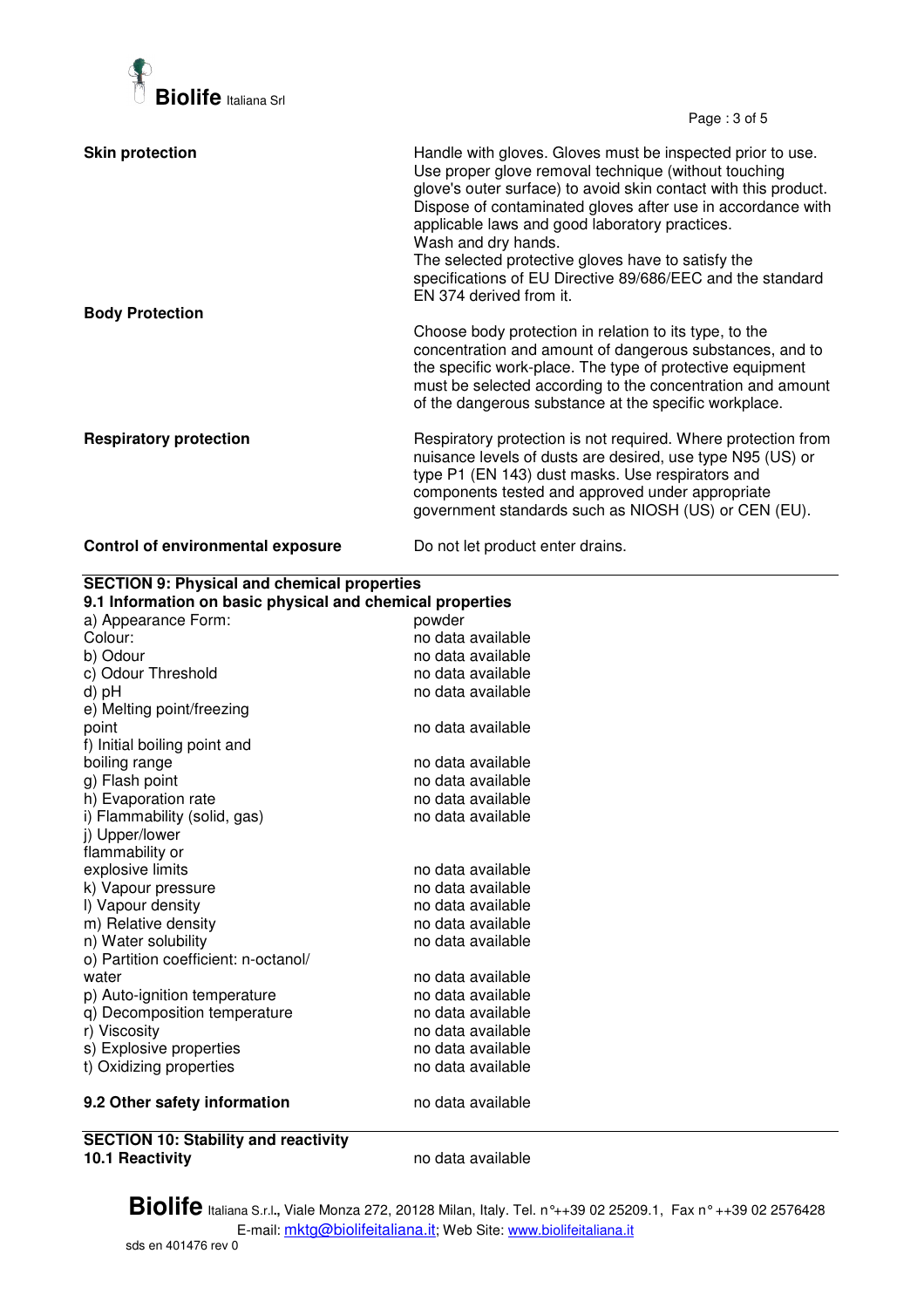

Page  $: 4$  of 5

|                                                                                                                    | ι α <u>υ</u> σ. <del>τ</del> υι υ                                                                                                                                   |  |
|--------------------------------------------------------------------------------------------------------------------|---------------------------------------------------------------------------------------------------------------------------------------------------------------------|--|
| <b>10.2 Chemical stability</b>                                                                                     | Stable under recommended storage conditions.                                                                                                                        |  |
| 10.3 Possibility of hazardous reactions                                                                            | no data available                                                                                                                                                   |  |
| 10.4 Conditions to avoid                                                                                           | no data available                                                                                                                                                   |  |
| 10.5 Incompatible materials                                                                                        | Strong oxidizing agents                                                                                                                                             |  |
| 10.6 Hazardous decomposition products                                                                              | Other decomposition products - no data available In the<br>event of fire: see section 5                                                                             |  |
| <b>SECTION 11: Toxicological information</b><br>11.1 Information on toxicological effects<br><b>Acute toxicity</b> | no data available                                                                                                                                                   |  |
| <b>Skin corrosion/irritation</b>                                                                                   | no data available                                                                                                                                                   |  |
| Serious eye damage/eye irritation                                                                                  | no data available                                                                                                                                                   |  |
| Respiratory or skin sensitisation                                                                                  | no data available                                                                                                                                                   |  |
| Germ cell mutagenicity                                                                                             | no data available                                                                                                                                                   |  |
| Carcinogenicity                                                                                                    | IARC: No component of this product present at levels greater<br>than or equal to 0.1% is identified as probable, possible or<br>confirmed human carcinogen by IARC. |  |
| <b>Reproductive toxicity</b>                                                                                       | no data available                                                                                                                                                   |  |
| Specific target organ toxicity - single exposure<br>no data available                                              |                                                                                                                                                                     |  |
| Specific target organ toxicity - repeated exposure<br>no data available                                            |                                                                                                                                                                     |  |
| <b>Aspiration hazard</b>                                                                                           | no data available                                                                                                                                                   |  |
| <b>Additional Information</b><br>thoroughly investigated.                                                          | RTECS: Not available<br>To the best of our knowledge, the chemical, physical, and toxicological properties have not been                                            |  |
| <b>SECTION 12: Ecological information</b><br>12.1 Toxicity                                                         | no data available                                                                                                                                                   |  |
| 12.2 Persistence and degradability                                                                                 | no data available                                                                                                                                                   |  |
| 12.3 Bio accumulative potential                                                                                    | no data available                                                                                                                                                   |  |
| 12.4 Mobility in soil                                                                                              | no data available                                                                                                                                                   |  |
| 12.5 Results of PBT and vPvB assessment                                                                            | PBT/vPvB assessment not available as chemical safety<br>assessment not required/not conducted                                                                       |  |
| 12.6 Other adverse effects                                                                                         | no data available                                                                                                                                                   |  |

**SECTION 13: Disposal considerations 13.1 Waste treatment methods**